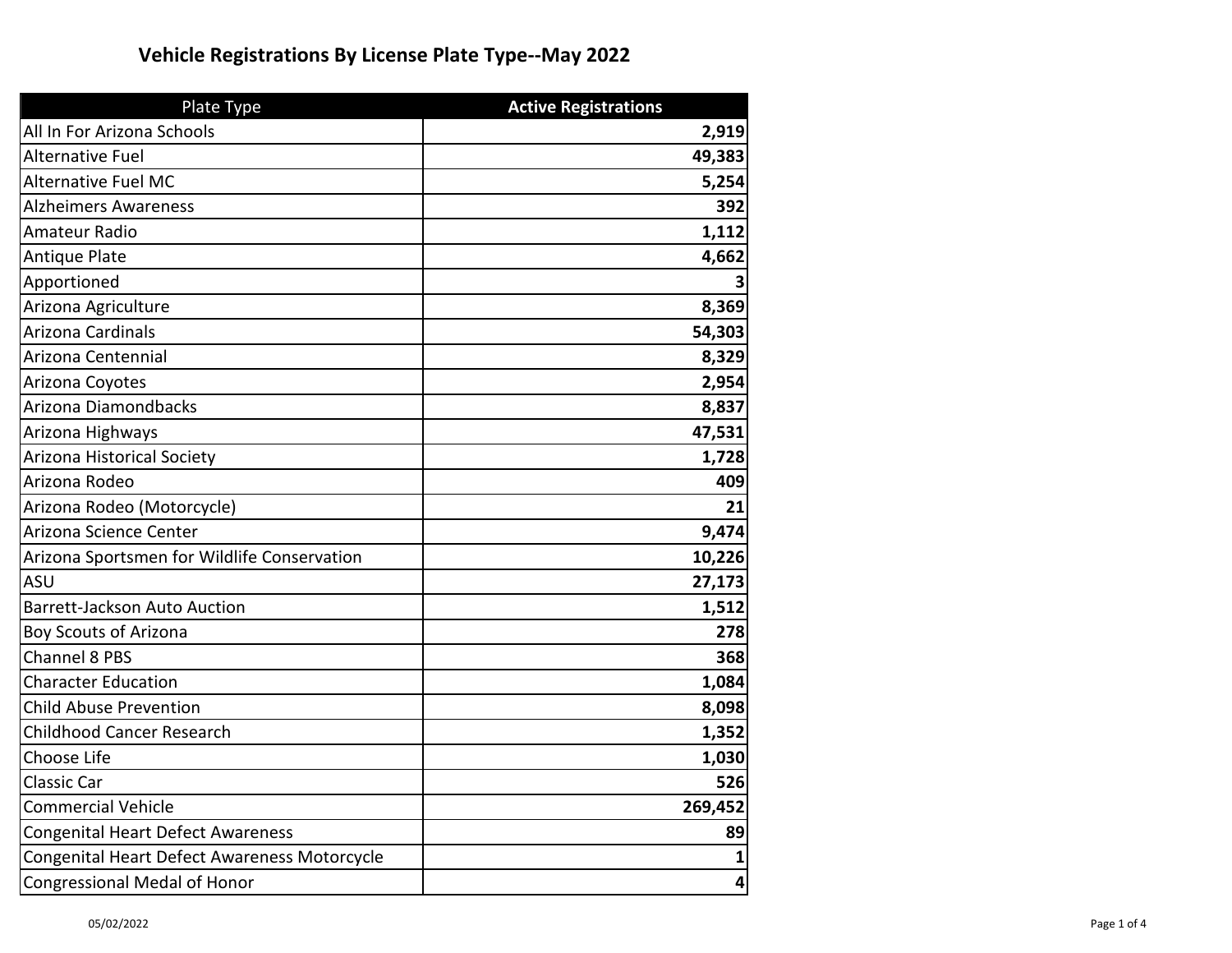## **Vehicle Registrations By License Plate Type--May 2022**

| <b>Distinguished Flying Cross</b>            | 139     |
|----------------------------------------------|---------|
| Distinguished Flying Cross (Motorcycle)      |         |
| Donate Life Arizona                          | 3,909   |
| <b>Energy Efficient</b>                      | 3,495   |
| Environmental                                | 10,055  |
| Families of Fallen Police Officers           | 10,946  |
| Farm Vehicle                                 | 2,448   |
| Fiesta Bowl                                  | 350     |
| Firefighter                                  | 3,555   |
| <b>Firefighter Safety Training</b>           | 1,333   |
| First Responder                              | 71,209  |
| First Responder (Motorcycle)                 | 4,426   |
| Former Prisoner Of War                       | 53      |
| <b>Fraternal Order of Police</b>             | 632     |
| <b>Girls Youth Organization (Girl Scout)</b> | 152     |
| <b>Gold Star Family</b>                      | 518     |
| Gold Star Family (Motorcycle)                | 30      |
| Golden Rule                                  | 11,646  |
| Government                                   | 109,126 |
| Government (Motorcycle)                      | 3,927   |
| Government Alternative Fuel                  | 3,405   |
| <b>Government Energy Efficient</b>           | 17      |
| <b>Grand Canyon University</b>               | 993     |
| <b>Habitat for Humanity</b>                  | 200     |
| <b>Hearing Impaired</b>                      | 207     |
| <b>Historic Vehicle</b>                      | 46,294  |
| Historic Vehicle (Motorcycle)                | 1,955   |
| <b>Honorary Foreign Consul</b>               | 39      |
| <b>Horseless Carriage</b>                    | 62      |
| Hunger Relief                                | 867     |
| In God We Trust                              | 11,672  |
| <b>Interstate Vehicle</b>                    | 312     |
| Keep Arizona Beautiful                       | 2,894   |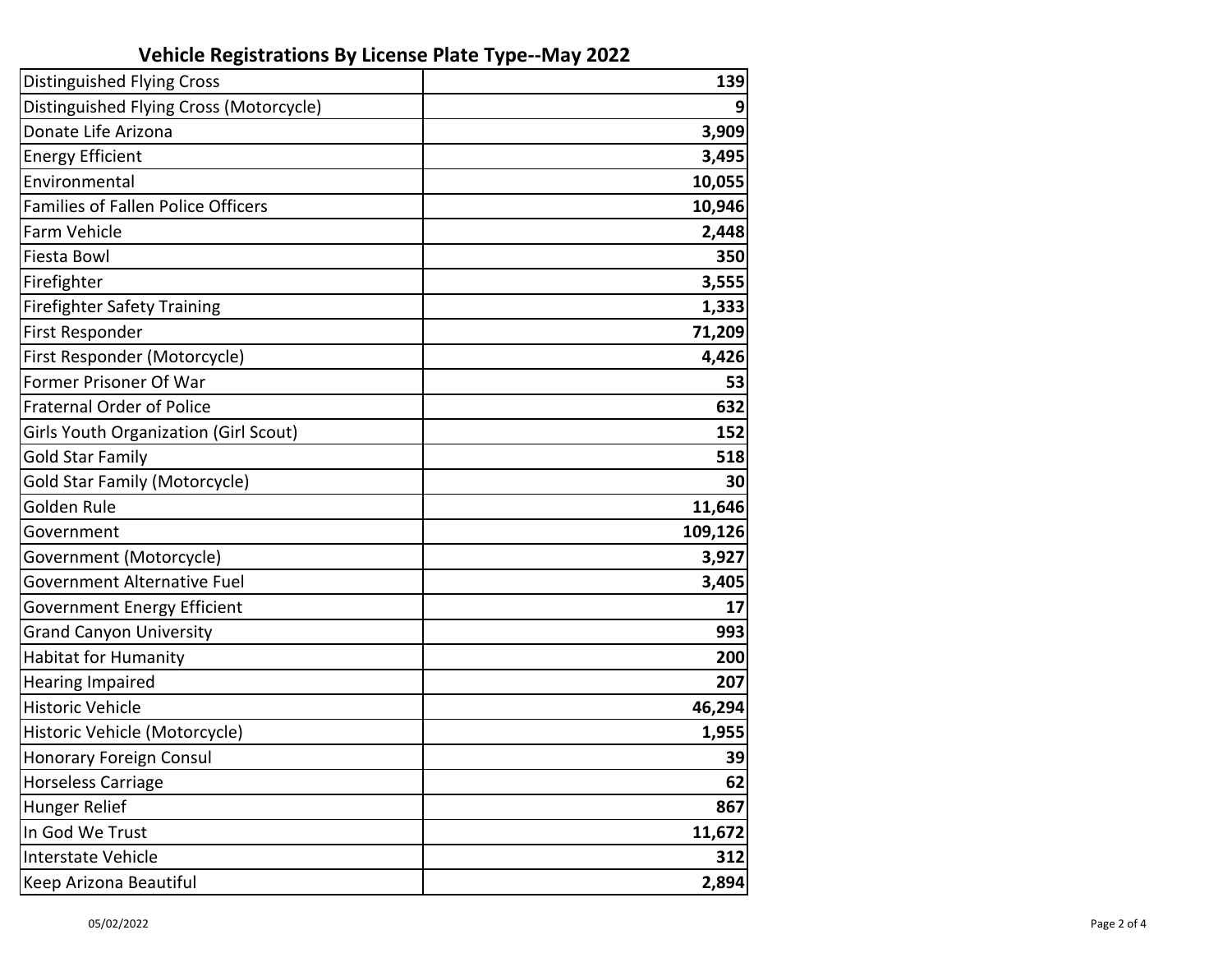## **Vehicle Registrations By License Plate Type--May 2022**

| Legion of Valor                            | 4         |
|--------------------------------------------|-----------|
| Luke Air Force Base                        | 2,883     |
| Luke Air Force Base (Motorcycle)           | 250       |
| Make A Wish Arizona                        | 164       |
| Make A Wish Arizona (Motorcycle)           |           |
| <b>Masonic Fraternity</b>                  | 694       |
| Midwestern University                      | 155       |
| Military Scholarship - Marine (Motorcycle) | 725       |
| Military Scholarship (Marine)              | 6,838     |
| Military Support/Freedom                   | 36,420    |
| Military Support/Freedom (Motorcycle)      | 3,999     |
| Moped                                      | 285       |
| Motorcycle                                 | 330,169   |
| <b>National Guard</b>                      | 122       |
| <b>NAU</b>                                 | 2,460     |
| Navajo Nation                              | 2,215     |
| Off-Road Vehicle                           | 358,658   |
| Pearl Harbor Survivor                      | 20        |
| Pet Friendly/Spay & Neuter                 | 10,885    |
| Phoenix Raceway                            | 2,144     |
| <b>Phoenix Suns</b>                        | 7,317     |
| Pink Ribbon/Cancer Awareness               | 7,389     |
| Purple Heart Medal                         | 4,020     |
| Purple Heart Medal (Motorcycle)            | 283       |
| Route 66                                   | 25,260    |
| Route 66 (Motorcycle)                      | 2,770     |
| San Carlos Apache Tribe                    | 504       |
| Share the Road                             | 751       |
| Southwest PGA                              | 1,317     |
| <b>Special Olympics Arizona</b>            | 1,021     |
| Standard                                   | 4,769,328 |
| <b>Street Rod</b>                          | 250       |
| Thunderbird School of Global Management    | 449       |